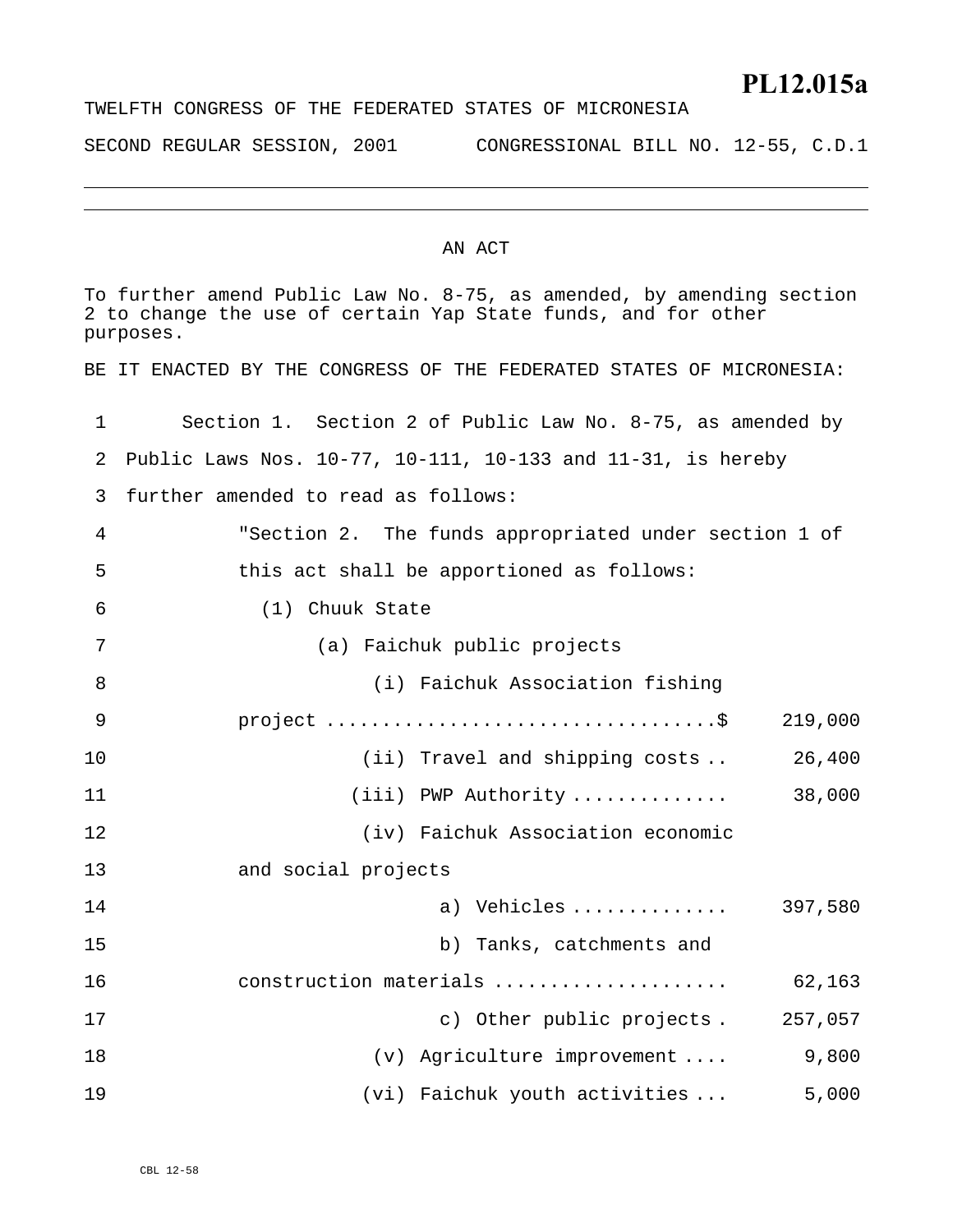| 1              | (b) Northern Namoneas public projects            |         |
|----------------|--------------------------------------------------|---------|
| $\overline{2}$ | (i) Fono constitutional                          |         |
| 3              | convention \$                                    | 5,000   |
| 4              | (ii) Fono legal fees (retainer                   |         |
| 5              |                                                  | 10,000  |
| 6              | $(iii)$ Fono youth center $\ldots \ldots \ldots$ | 15,000  |
| 7              | (iv) Other Fono public projects.                 | 40,000  |
| 8              | (v) Pis-Paneu constitutional                     |         |
| 9              | convention                                       | 5,000   |
| 10             | (vi) Pis-Paneu transitional                      |         |
| 11             |                                                  | 10,000  |
| 12             | (vii) Other Pis-Paneu public                     |         |
| 13             |                                                  | 40,000  |
| 14             | (viii) Weno housing projects                     | 100,000 |
| 15             | (ix) Weno dispensary                             |         |
| 16             | construction                                     | 40,000  |
| 17             | (x) Weno dispensary site                         |         |
| 18             |                                                  | 20,000  |
| 19             | $(xi)$ Weno road projects $\ldots \ldots \ldots$ | 75,000  |
| 20             | $(xii)$ Contractual services                     | 60,000  |
| 21             | (xiii) Community water improvement               |         |
| 22             |                                                  | 80,000  |
| 23             | (xiv) Trees and crop damage                      |         |
| 24             | compensation                                     | 35,000  |
| 25             | $(xv)$ School site lease                         | 25,000  |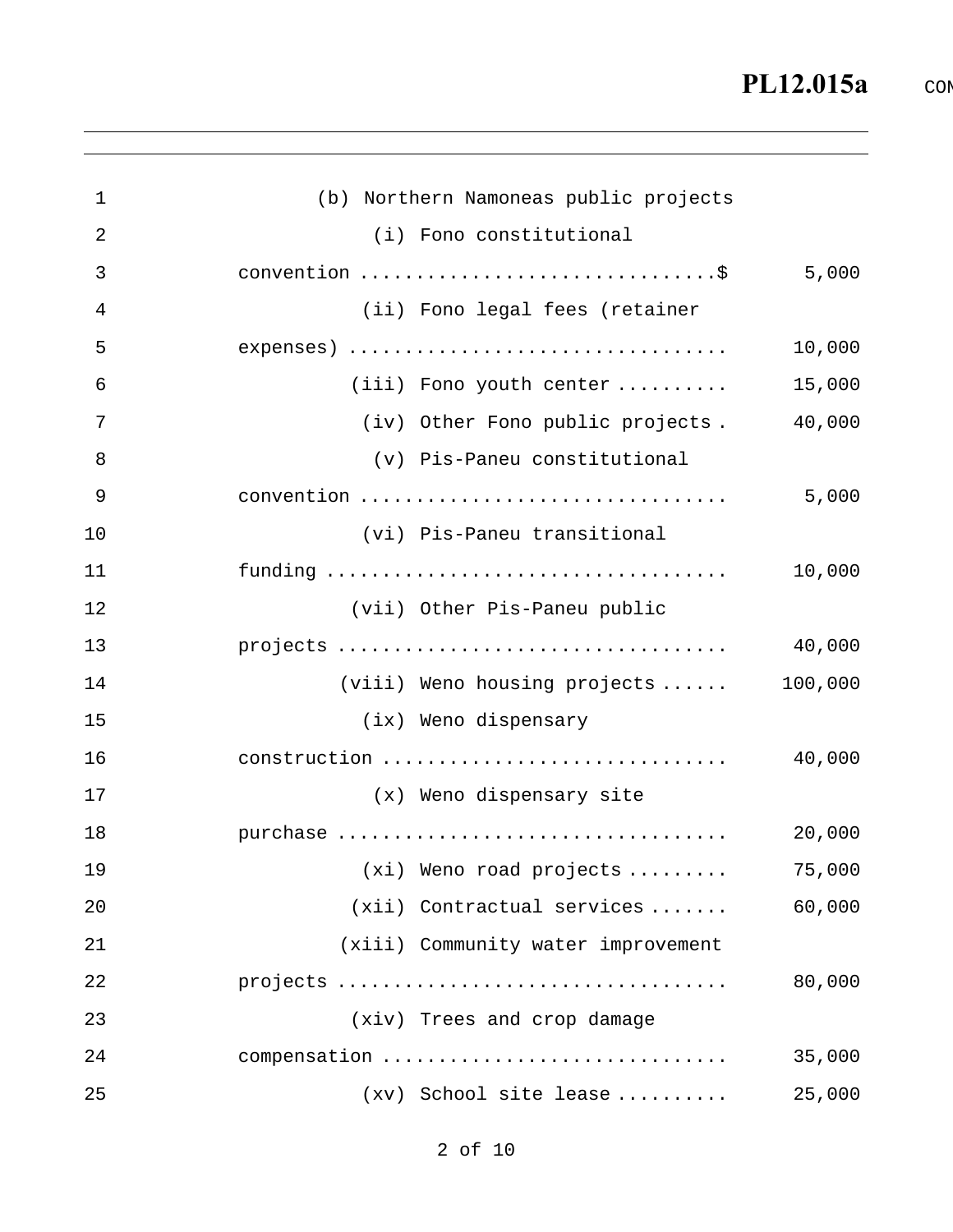```
1 
 2 
 3 
 4 
 5 
 6 
 7 
 8 
 9 
10 
11 
12 
13 
14 
15 
16 
17 
18 
19 
20 
21 
22 
23 
24 
25 
                       (xvi) Other public projects ...... 100,000 
                      (xvii) Weno municipal operation 
             fund ......................................$ 15,000 
                      (xviii) Small-scale fishing 
             projects ................................... 25,000 
                    (c) Southern Namoneas public 
             projects ................................... 960,000 
                    (d) Mortlocks public projects........ 700,000 
                    (e) Northwest Islands public 
             projects 
             425,000 
                    (f) Statewide public projects 
                         (i) Chuuk Organization for 
             Community Action (COCA) .................... 40,059 
                         (ii) Youth programs ............. 61,000 
                        (iii) Agricultural development 
             revolving fund ............................. 24,714 
                        (iv) Chuuk High School 
             cafeteria 10,000
                         (v) Rural sanitation program ... 25,000 
                        (vi) Rural water system ......... 29,227 
                       (vii) Pentecostal Lighthouse 
             Academy classroom construction ............. 10,000 
                (2) Pohnpei State 
                    (a) Election District 1
```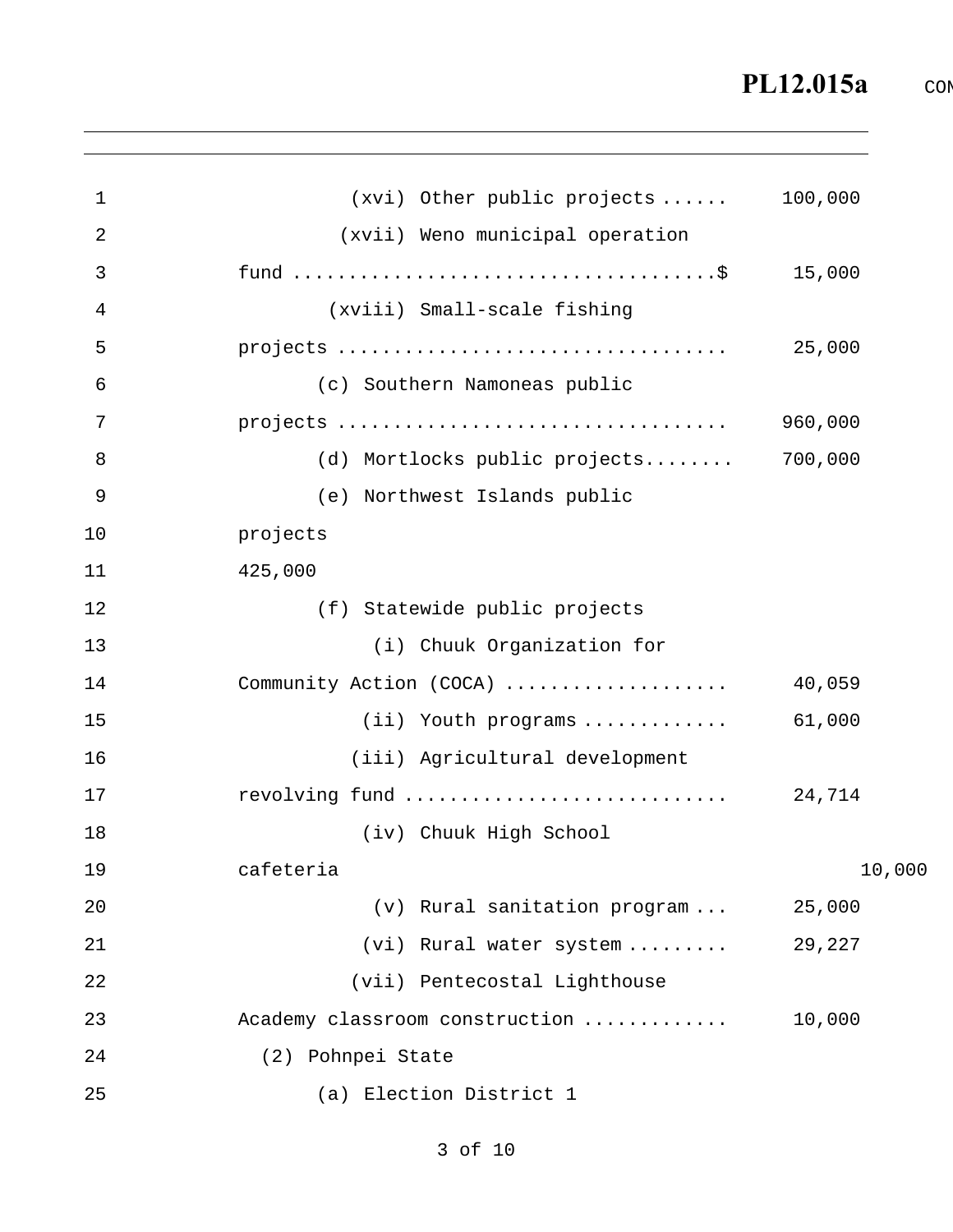| 1  |               | (i) Sapwuafik |                           |         |
|----|---------------|---------------|---------------------------|---------|
| 2  |               |               | a) Classroom renovations. | 10,000  |
| 3  |               |               | b) Medical supplies \$    | 2,000   |
| 4  |               | $\circ$ )     | Projects and programs.    | 6,000   |
| 5  |               |               | d) School needs           | 2,000   |
| 6  | (iii)         | Nukuoro       |                           |         |
| 7  |               |               | a) Projects and programs. | 16,000  |
| 8  |               |               | b) Medical supplies       | 2,000   |
| 9  |               |               | c) School needs           | 2,000   |
| 10 |               |               | (iii) Kapingamarangi      |         |
| 11 |               |               | a) Classroom renovations. | 6,000   |
| 12 |               |               | b) Medical supplies       | 2,000   |
| 13 |               |               | c) School needs           | 2,000   |
| 14 |               |               | d) Projects and programs. | 10,000  |
| 15 |               |               | (iv) Kolonia              | 300,000 |
| 16 |               |               | a) Tropical Storm Melissa |         |
| 17 | victim relief |               |                           |         |
| 18 |               |               | The Nennis Family<br>i)   | 8,000   |
| 19 |               |               | ii) The Marques           |         |
| 20 |               |               |                           | 2,000   |
| 21 |               |               | iii) Erick and Lisa       |         |
| 22 |               |               | Nanpei Store              | 2,500   |
| 23 |               | (v) Sokehs    |                           |         |
| 24 |               |               | a) Operations             | 30,000  |
| 25 |               |               | b) Office construction    | 30,000  |
|    |               |               |                           |         |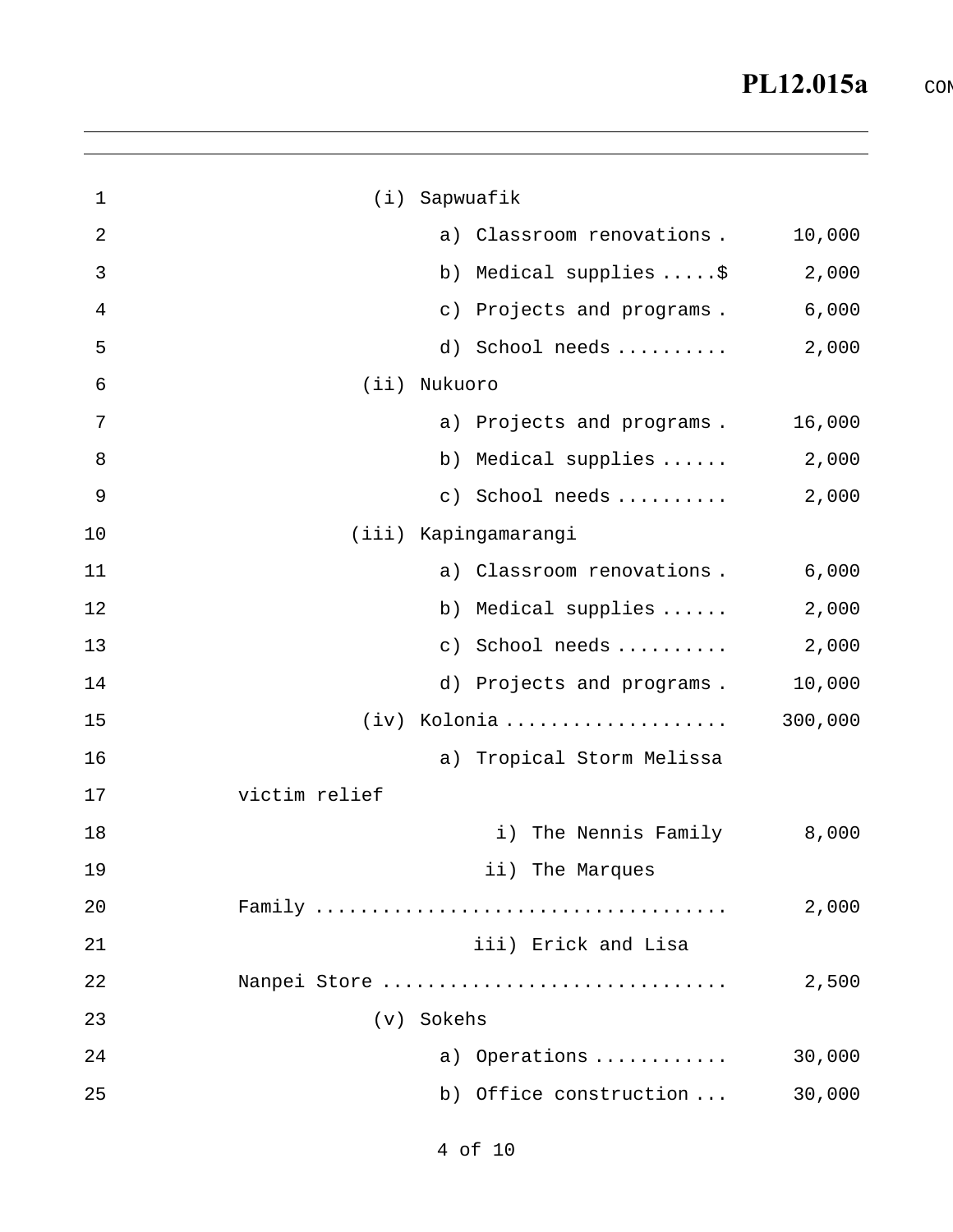| 1  | c) Rural electrification.                | 110,000 |
|----|------------------------------------------|---------|
| 2  | Iohl road<br>d)                          | 200,000 |
| 3  | Water extension \$<br>e)                 | 30,000  |
| 4  | f)<br>Upper Ipwal road                   | 30,000  |
| 5  | Nanmadep road<br>g)                      | 70,000  |
| 6  | h)<br>Projects                           |         |
| 7  | administrative costs                     | 17,500  |
| 8  | i) Sokehs road                           |         |
| 9  | maintenance                              | 10,000  |
| 10 | (b) Election District 2                  | 800,000 |
| 11 | (c) Election District 3                  |         |
| 12 | (i) U municipality health care           |         |
| 13 | facility construction                    | 80,000  |
| 14 | (ii) Purchase of road                    |         |
| 15 | construction equipment                   | 80,000  |
| 16 | $(iii)$ Other public projects $\ldots$ . | 540,000 |
| 17 | (d) Pohnpei Transportation               |         |
| 18 | Authority                                | 500,000 |
| 19 | (e) Special community projects           |         |
| 20 | (i) Special community projects.          | 73,000  |
| 21 | (ii) Pohnpei Pepper Association          |         |
| 22 |                                          | 40,000  |
| 23 | (iii) Land Survey Program in             |         |
| 24 | Pohnpei State                            | 17,000  |
| 25 | (iv) PICS Gym equipment                  | 20,000  |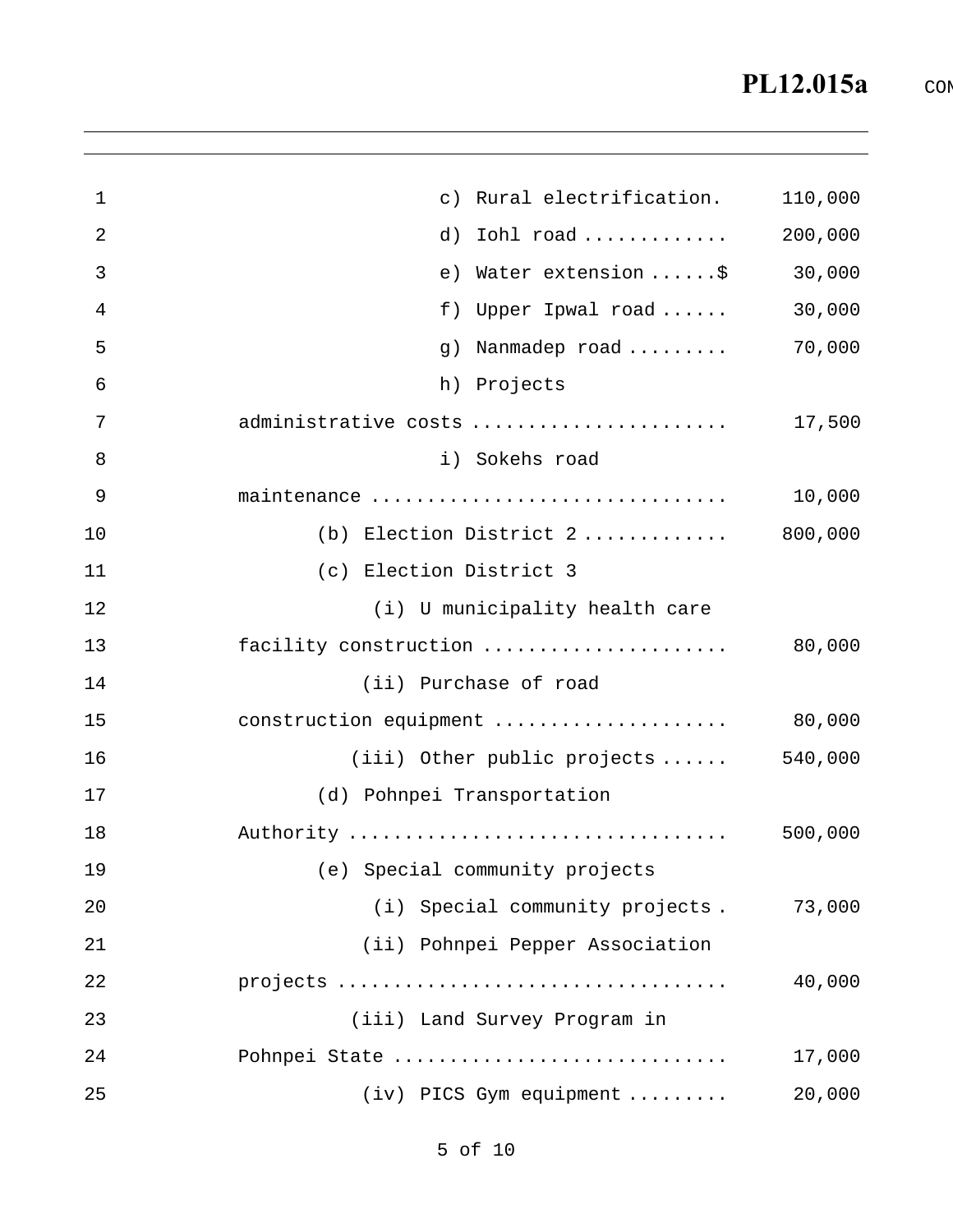| $\mathbf{1}$ | (f) Pohnpei Community Action                         |         |
|--------------|------------------------------------------------------|---------|
| 2            | Agency operations                                    | 50,000  |
| 3            | (3) Yap State                                        |         |
| 4            | (a) Yap International Airport $\dots$ : \$ 1,570,000 |         |
| 5            | (b) Other public projects                            |         |
| 6            | (i) Outer Island cultural and                        |         |
| 7            | agricultural projects                                | 108,000 |
| 8            | (ii) Faraulep multi-purpose                          |         |
| 9            |                                                      | 35,000  |
| 10           | (iii) Gachpar Project                                | 30,000  |
| 11           | (iv) Nef Women's Project                             | 10,000  |
| 12           | (v) Lebnaw Women's Project                           | 5,000   |
| 13           | (vi) Okau Women's Project                            | 5,000   |
| 14           | (vii) Youth projects or programs.                    | 9,000   |
| 15           | (viii) Ulithi power distribution/                    |         |
| 16           | generation                                           | 35,000  |
| 17           | (ix) Daboch road and retaining                       |         |
| 18           |                                                      | 85,000  |
| 19           | (x) Falalop Woleai power                             |         |
| 20           | distribution/generation                              | 10,000  |
| 21           | (xi) Bechial power distribution.                     | 25,000  |
| 22           | (xii) Satawal and West Fayu                          |         |
| 23           | community                                            |         |
| 24           | a) Legal fees                                        | 16,800  |
| 25           | b) Community Center                                  |         |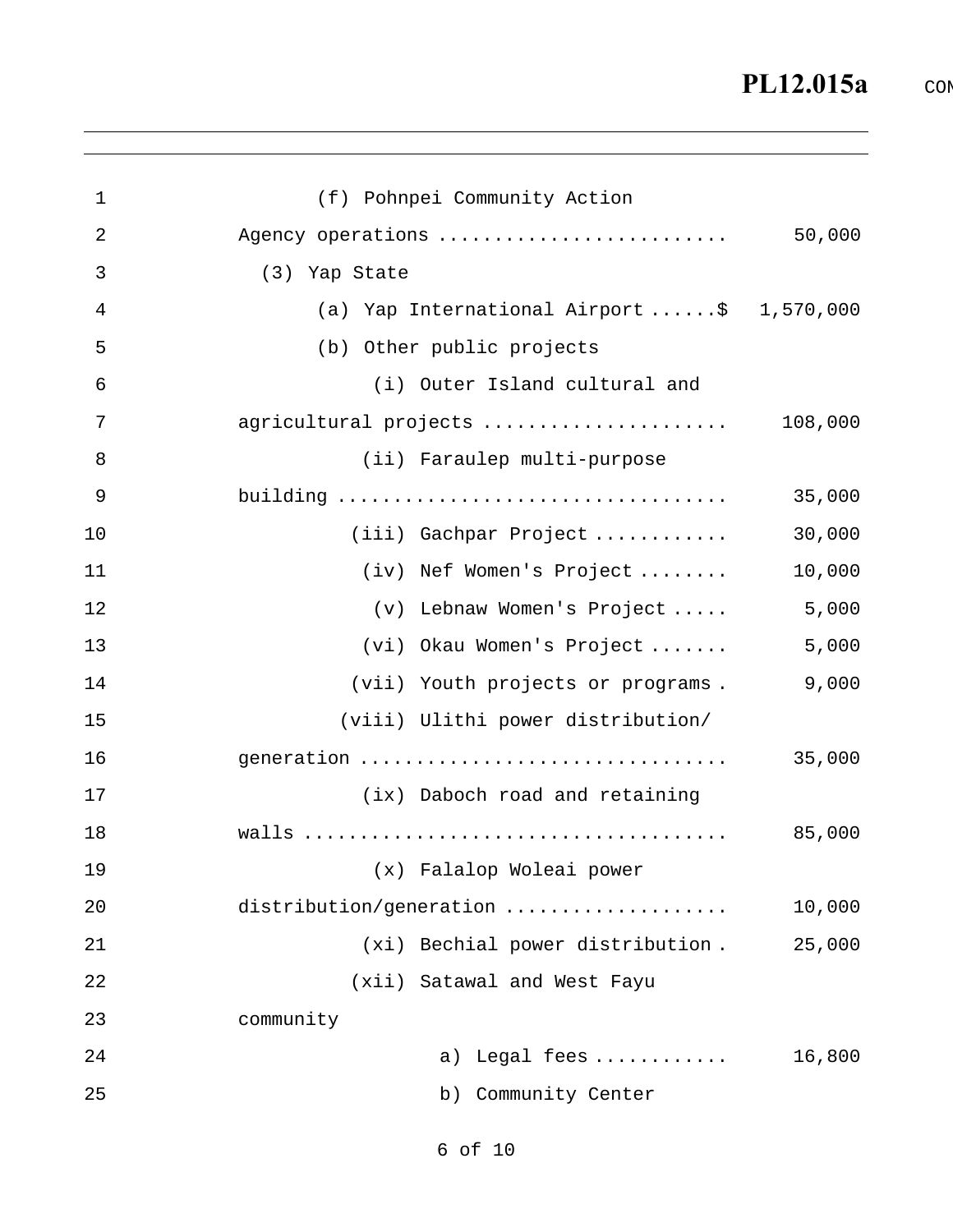| 1  |                                             | 5,000   |
|----|---------------------------------------------|---------|
| 2  | c) Warehouse renovation                     | 13,000  |
| 3  | d) Payment of past-due                      |         |
| 4  | invoices for foremen labor for Community    |         |
| 5  | Center repair, warehouse renovation, and    |         |
| 6  | Women's Centers construction, PROVIDED THAT |         |
| 7  | should any funds be available after these   |         |
| 8  | liabilities have been paid, the balance of  |         |
| 9  | this item may be used for the open          |         |
| 10 | house/dedication for these facilities       | \$8,200 |
| 11 | e) West Fayu water                          |         |
| 12 |                                             | 5,000   |
| 13 | f) Satawal water project.                   | 10,000  |
| 14 | (c) Outer Island water catchment            |         |
| 15 | repair projects                             |         |
| 16 | 15,000                                      |         |
| 17 | (4) Kosrae State                            |         |
| 18 | (a) Kosrae Sports Council                   |         |
| 19 | (i) Domestic, regional and                  |         |
| 20 | international games                         | 50,000  |
| 21 | (ii) Construction/improvement               |         |
| 22 | of sports facilities                        | 70,000  |
| 23 | (b) Kosrae State Tourism Program            | 30,000  |
| 24 | (c) Kosrae Community Action Program.        | 50,000  |
| 25 | (d) Constitutional Convention               | 40,000  |
|    |                                             |         |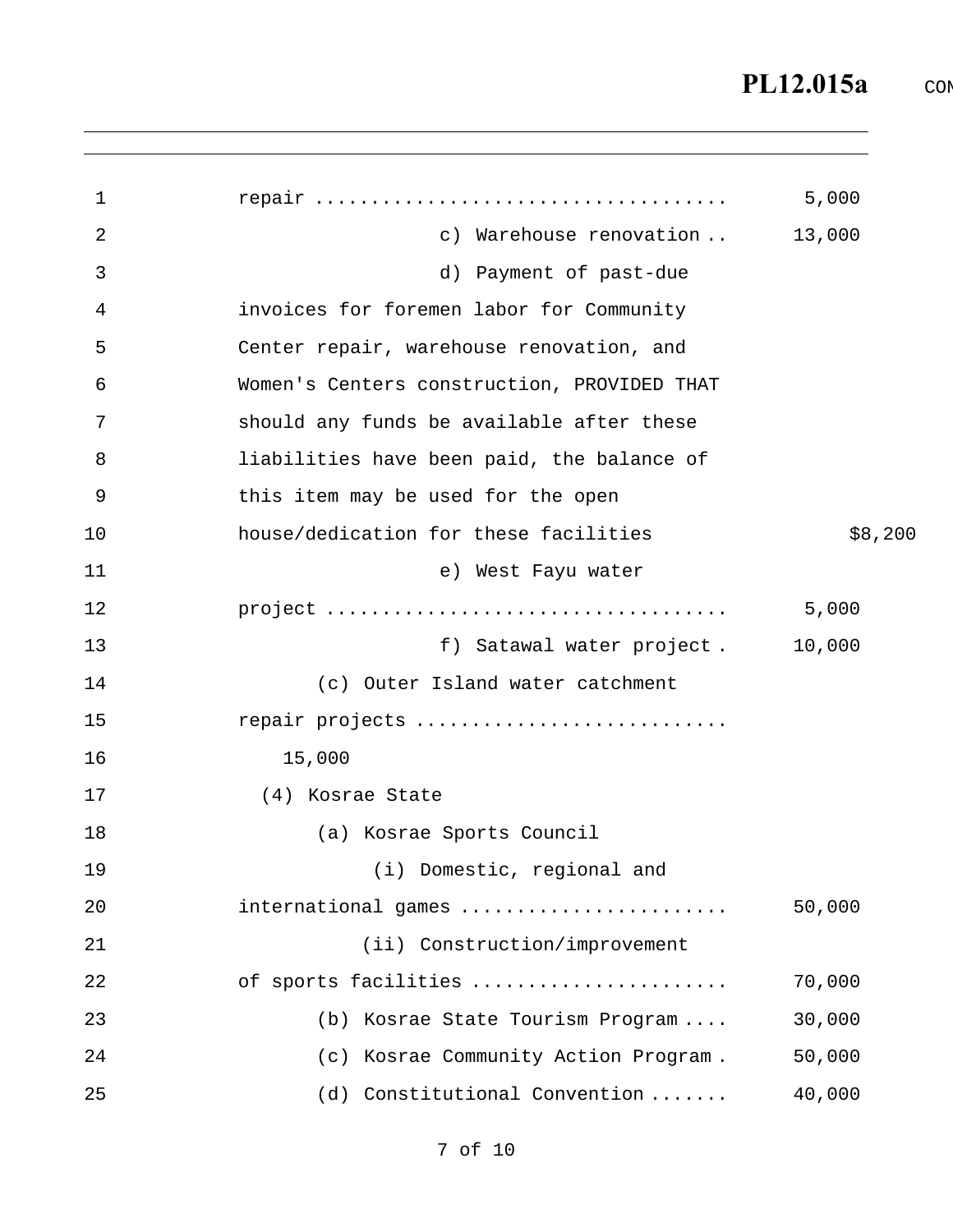| $\mathbf 1$ | (e) Congressional Delegation Office     |        |
|-------------|-----------------------------------------|--------|
| 2           | (i) renovation and other                |        |
| 3           |                                         | 50,000 |
| 4           | (ii) office and land lease $\ldots$ .\$ | 15,000 |
| 5           | (f) Kosrae Farmers Cooperative          |        |
| 6           | Association                             |        |
| 7           | 60,000                                  |        |
| 8           | (g) Electronic equipment and office     |        |
| 9           | furniture for Kosrae Radio Broadcasting |        |
| 10          |                                         | 15,000 |
| 11          | (h) Kosrae poultry national project.    | 35,000 |
| 12          | (i) Senior citizens: Cultural and       |        |
| 13          | traditional arts and crafts             | 17,000 |
| 14          | (j) Kosrae Family Food Production       |        |
| 15          | and Nutrition (KFFPN) program           | 20,000 |
| 16          | (k) Expansion of T3 and JTPA office     |        |
| 17          |                                         | 10,000 |
| 18          | (1) Mutunnenea to Siyalat inner         |        |
| 19          |                                         | 50,000 |
| 20          | (m) Pilyuul to Taf inner road           | 75,000 |
| 21          | (n) Lelu Municipal Government projects  |        |
| 22          | (i) Senior citizens                     | 1,000  |
| 23          | (ii) Farm production and                |        |
| 24          | marketing                               | 30,000 |
| 25          | (iii) Other municipal projects          | 72,250 |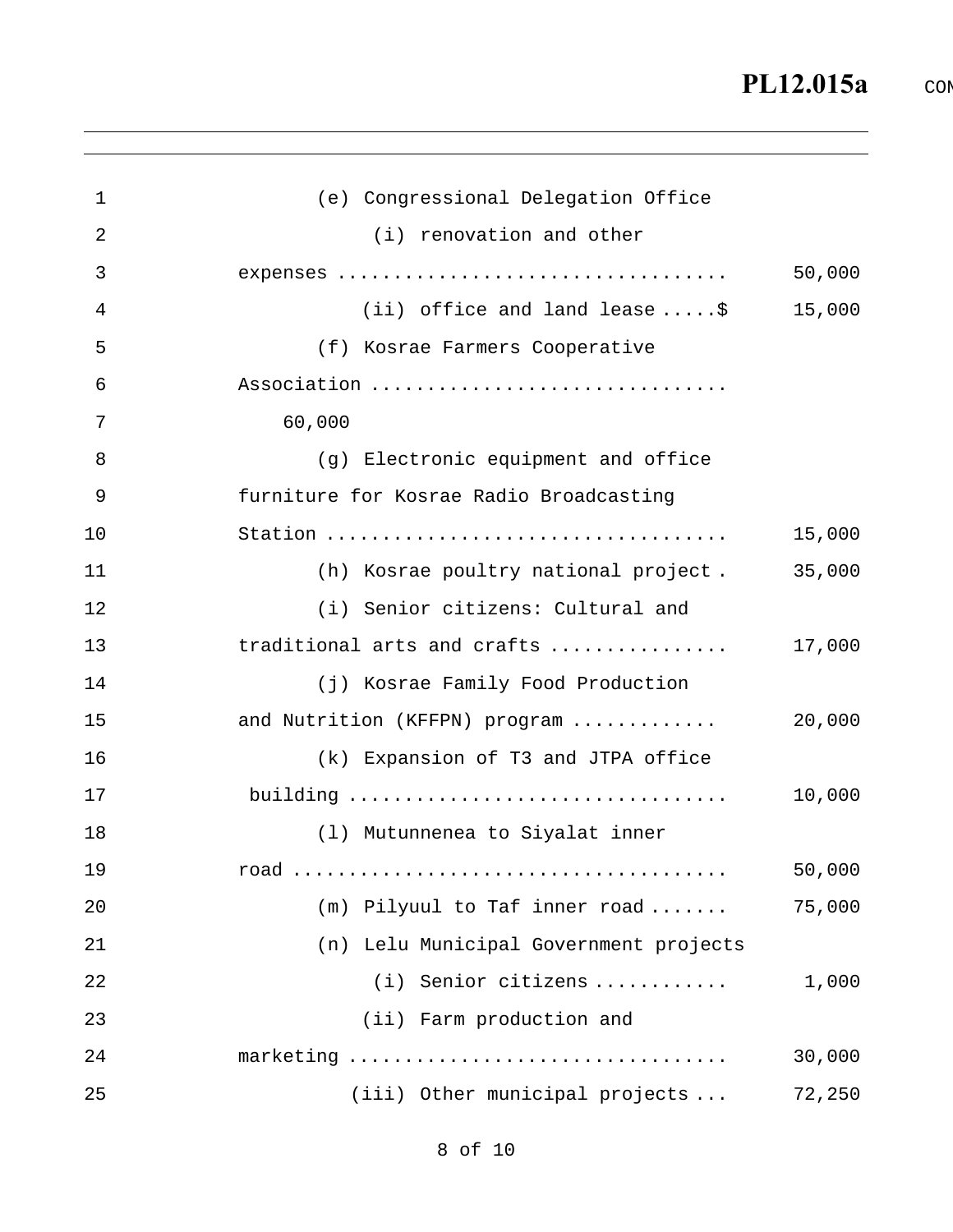1 2 3 4 5 6 7 8 9 10 11 12 13 14 15 16 17 18 19 20 21 22 (o) Malem Municipal Government projects (i) Senior citizens ............ 1,000 (ii) Land acquisition, site preparation, etc., for Malem Community Center ....................................\$ 25,000 (iii) Other municipal projects ... 77,250 (p) Utwe Municipal Government projects (i) Senior citizens ............ 1,000 (ii) Extension and completion of Utwe Municipal Government building ...... 65,000 (iii) Other municipal projects ... 37,250 (q) Tafunsak Municipal Government projects (i) Senior citizens ............ 1,000 (ii) Other municipal projects ... 102,250" Section 2. This act shall become law upon approval by the President of the Federated States of Micronesia or upon its becoming law without such approval. November 23, 2001 23 24  $/s/$  Leo A. Falcam Leo A. Falcam President Federated States of Micronesia